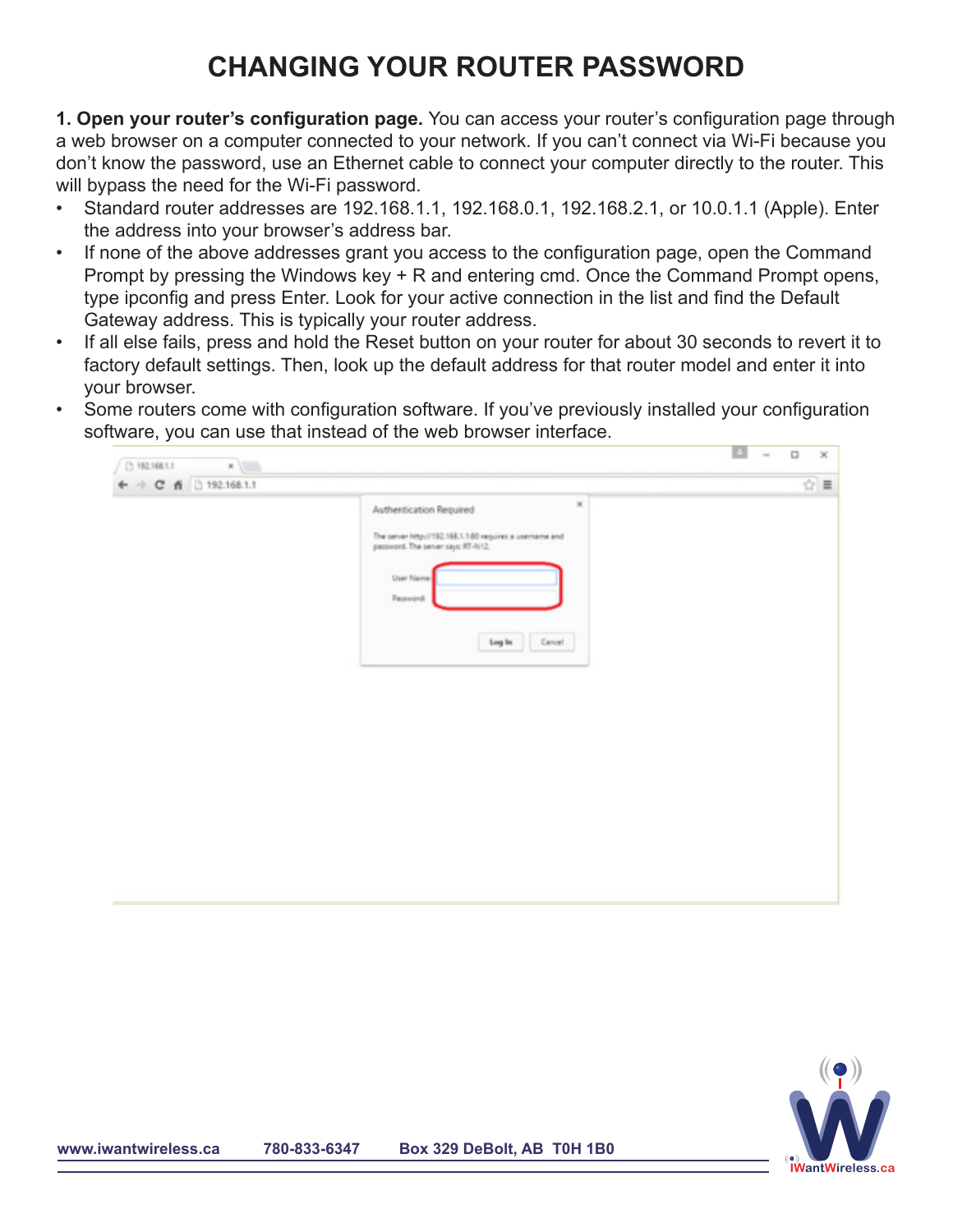**2. Enter your router's username and password.** Every router will require a username and password before you can access the innards. If you never changed this when you first configured the router, chances are the username is "admin" and the password is "admin" or "password". Of course this varies from model to model, so you should search your model online to see your exact login info.[2]

• If you've changed the login in the past and since forgot it, or received the router as a hand-medown and the previous owner didn't reset it, you'll need to press and hold the Reset button on the router for about 30 seconds. This will reset the settings to default, allowing you to log in with the default username and password.



**3. Open the Wireless section.** Once you are logged into your router, you will need to find the Wireless section of the configuration page. The exact name changes from manufacturer to manufacturer, but generally you are looking for a "Wireless" or "Wireless Settings/Setup" tab or button.

• If your "Wireless" section has multiple subsections, open the Wireless Security page.

|                                |                                                  |                                              |                                                                                                      |         | . |             |                         |
|--------------------------------|--------------------------------------------------|----------------------------------------------|------------------------------------------------------------------------------------------------------|---------|---|-------------|-------------------------|
|                                | C fi   192.168.1.1/Advanced Wireless Content.asp |                                              |                                                                                                      |         |   | $\hat{z}$ = |                         |
|                                | <b>/ISUS RT-N12</b>                              | Reboot<br>Logout                             |                                                                                                      | English |   |             |                         |
| <b>Quick Internet</b><br>Setup |                                                  |                                              | Operation Mode: Winelless neater Firmware Version: 3.0.0.4.374.368 SSID: Allex and Tanya's place ( ) |         |   |             |                         |
|                                |                                                  | Windess MAC Filter<br>General WPS Bridge     | Professional<br><b>RADBUS Setting</b>                                                                |         |   |             |                         |
|                                | Gemeral                                          |                                              |                                                                                                      |         |   |             |                         |
|                                | ዱ<br><b>Network Map</b>                          | <b>Wireless - General</b>                    |                                                                                                      |         |   |             |                         |
|                                | <b>Guest Network</b>                             | Set up the windess related information below |                                                                                                      |         |   |             |                         |
|                                |                                                  | 550                                          | Your Network Name Here                                                                               |         |   |             |                         |
|                                | <b>Traffic Manager</b>                           | <b>Hide SSO</b>                              | O Yes O No.                                                                                          |         |   |             |                         |
|                                | a<br><b>Parental control</b>                     | Wireless Mode                                | Auto <b>G</b> big Protection                                                                         |         |   |             |                         |
|                                | <b>Advanced Settings</b>                         | <b>Channel bandwidth</b>                     | 20 MHz                                                                                               |         |   |             |                         |
|                                | Windows                                          | Control Channel                              | $1 - 1$                                                                                              |         |   |             |                         |
|                                |                                                  | <b>Authentication Method</b>                 | <b>MAZ-Personal</b>                                                                                  |         |   |             |                         |
|                                | G3 LAN                                           | <b>WPA Encryption</b>                        | AES II                                                                                               |         |   |             |                         |
|                                | Ð<br><b>WAN</b>                                  | <b>WPA Pre-Shared Key</b>                    | new password here                                                                                    |         |   |             |                         |
|                                | Ba iPv6                                          | <b>Network Key Rotation Interval</b>         | 1600                                                                                                 |         |   |             |                         |
|                                |                                                  |                                              | <b>Apply</b>                                                                                         |         |   |             |                         |
|                                | vB.<br><b>VFW Server</b>                         |                                              |                                                                                                      |         |   |             |                         |
| www.iwantwireless.ca           | 780-833-6347                                     |                                              | Box 329 DeBolt, AB T0H 1B0                                                                           |         |   |             |                         |
|                                |                                                  |                                              |                                                                                                      |         |   |             | <b>IWantWireless.ca</b> |

 $\sim$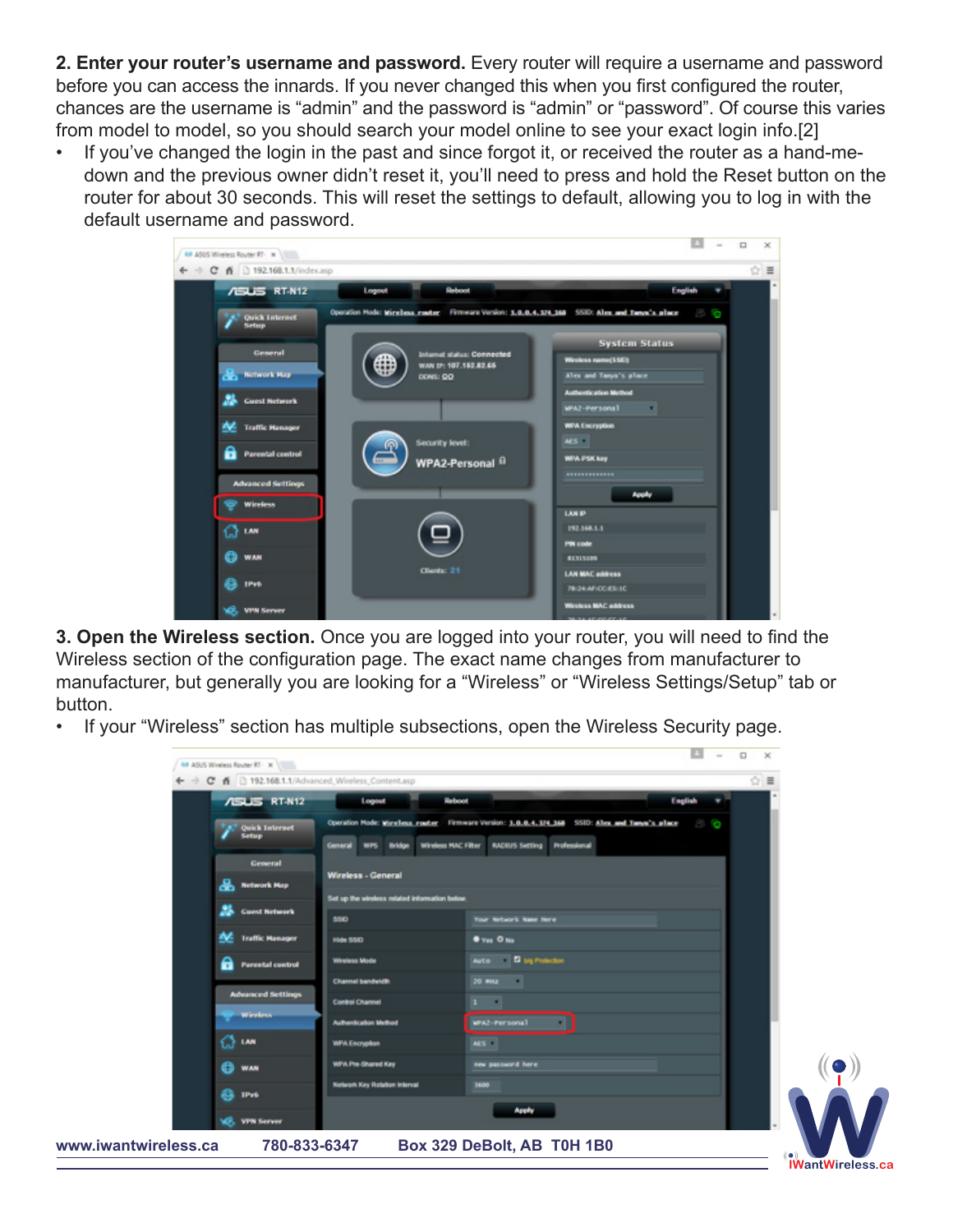**4. Change the password.** Look for the box labeled "Password", "Passphrase" or "Shared Key". You can enter your new password into this box. Some routers will ask that you type the password again to ensure that you entered it correctly.

- Try to create a strong password that would be difficult if not impossible to guess. It should not be related to anything personal, and should include a liberal amount of numbers, random cases, and special characters such as "!", "\$" and "#".
- A strong password is usually at least 8 characters long.

| $\leftarrow$ $\rightarrow$ $\mathbf{C}$ fi $\Box$ 192.168.1.1/Advanced Wireless Content.asp |                                               |                                                                                                                                                             |                | $\circ$ = |
|---------------------------------------------------------------------------------------------|-----------------------------------------------|-------------------------------------------------------------------------------------------------------------------------------------------------------------|----------------|-----------|
| <b>ASUS RT-N12</b>                                                                          | Logout<br>Reboot                              |                                                                                                                                                             | <b>English</b> |           |
| <b>Quick Internet</b><br>Setup                                                              | General<br>wrs Bridge                         | Operation Mode: WineTess. router Firmware Version: 3.0.0.4.374.368 SSID: Allex and Tanya's place ( )<br>Wireless MAC Filter   RACEUS Setting   Professional |                |           |
| <b>General</b>                                                                              | Wireless - General                            |                                                                                                                                                             |                |           |
| ፌ<br><b>Network Map</b>                                                                     | Set up the wireless related information below |                                                                                                                                                             |                |           |
| 25<br><b>Guest Network</b>                                                                  | 550                                           | Your Network Name Here                                                                                                                                      |                |           |
| N.<br><b>Traffic Manager</b>                                                                | <b>Hide SSID</b>                              | <b>O</b> Yes O No.                                                                                                                                          |                |           |
| A<br><b>Parental control</b>                                                                | <b>Wireless Mode</b>                          | Auto <b>G</b> big Profection                                                                                                                                |                |           |
|                                                                                             | <b>Channel bandwidth</b>                      | 20 MHz                                                                                                                                                      |                |           |
| <b>Advanced Settings</b>                                                                    | <b>Control Channel</b>                        | $1 - 1$                                                                                                                                                     |                |           |
| Windows                                                                                     | <b>Authentication Method</b>                  | MAZ-Personal                                                                                                                                                |                |           |
| <u>ි හා</u>                                                                                 | <b>WPA Encryption</b>                         | ACC IT                                                                                                                                                      |                |           |
| ⊕<br><b>WAN</b>                                                                             | <b>WPA Pre-Shared Key</b>                     | new password here                                                                                                                                           |                |           |
| a<br><b>IPv6</b>                                                                            | <b>Network Key Rotation Interval</b>          | 1600                                                                                                                                                        |                |           |
| <b>VPN Server</b><br>w.                                                                     |                                               | Apply                                                                                                                                                       |                |           |

**5. Check out your security type.** There are three main types of wireless encryption: WEP, WPA, and WPA2. For the most secure network, you should be using WPA2. You may run into issues connecting older devices, however, in which case you could switch to WPA or WPA/WPA2. Selecting WEP is NOT recommended, as WEP encryption is very easy to break (it can take less than 30 minutes to crack a WEP password).

| <b>/ISUS RT-N12</b>          | Logout<br>Reboot                              | <b>English</b>                                                                                            |  |
|------------------------------|-----------------------------------------------|-----------------------------------------------------------------------------------------------------------|--|
| Quick Internet               |                                               | Operation Hode: Winelings reader: Firmware Version: 1.0.0.4.124 168 SSID: Alex. and Tanya's place [1] [2] |  |
|                              |                                               | General WPS Bridge Wireless MACTRer KADTUS Setting Professional                                           |  |
| General                      | <b>Wireless - General</b>                     |                                                                                                           |  |
| ൿ<br><b>Network Map</b>      | Set up the wireless related information below |                                                                                                           |  |
| 23<br><b>Cuest Network</b>   | 550                                           | Your Network Name there                                                                                   |  |
| N.<br><b>Traffic Hanager</b> | <b>Hide 550</b>                               | <b>O</b> You O No                                                                                         |  |
| a<br><b>Parental control</b> | <b>Wineless Mode</b>                          | Auto <b>D</b> big Projection                                                                              |  |
|                              | <b>Channel bandwidth</b>                      | 20 MHz                                                                                                    |  |
| <b>Advanced Settings</b>     | <b>Control Channel</b>                        | $\cdots$                                                                                                  |  |
| <b>Wireless</b>              | <b>Authentication Method</b>                  | WPA2-Personal                                                                                             |  |
| റ്റെ ശ                       | <b>WPA Encryption</b>                         | ALS I                                                                                                     |  |
| o<br>WAN                     | WPA Pre-Shared Key                            | now password here                                                                                         |  |
| ഒ<br><b>IPv6</b>             | <b>Network Key Rotation Interval</b>          | 3600                                                                                                      |  |
|                              |                                               | Apply                                                                                                     |  |
| <b>WHI Server</b>            |                                               |                                                                                                           |  |